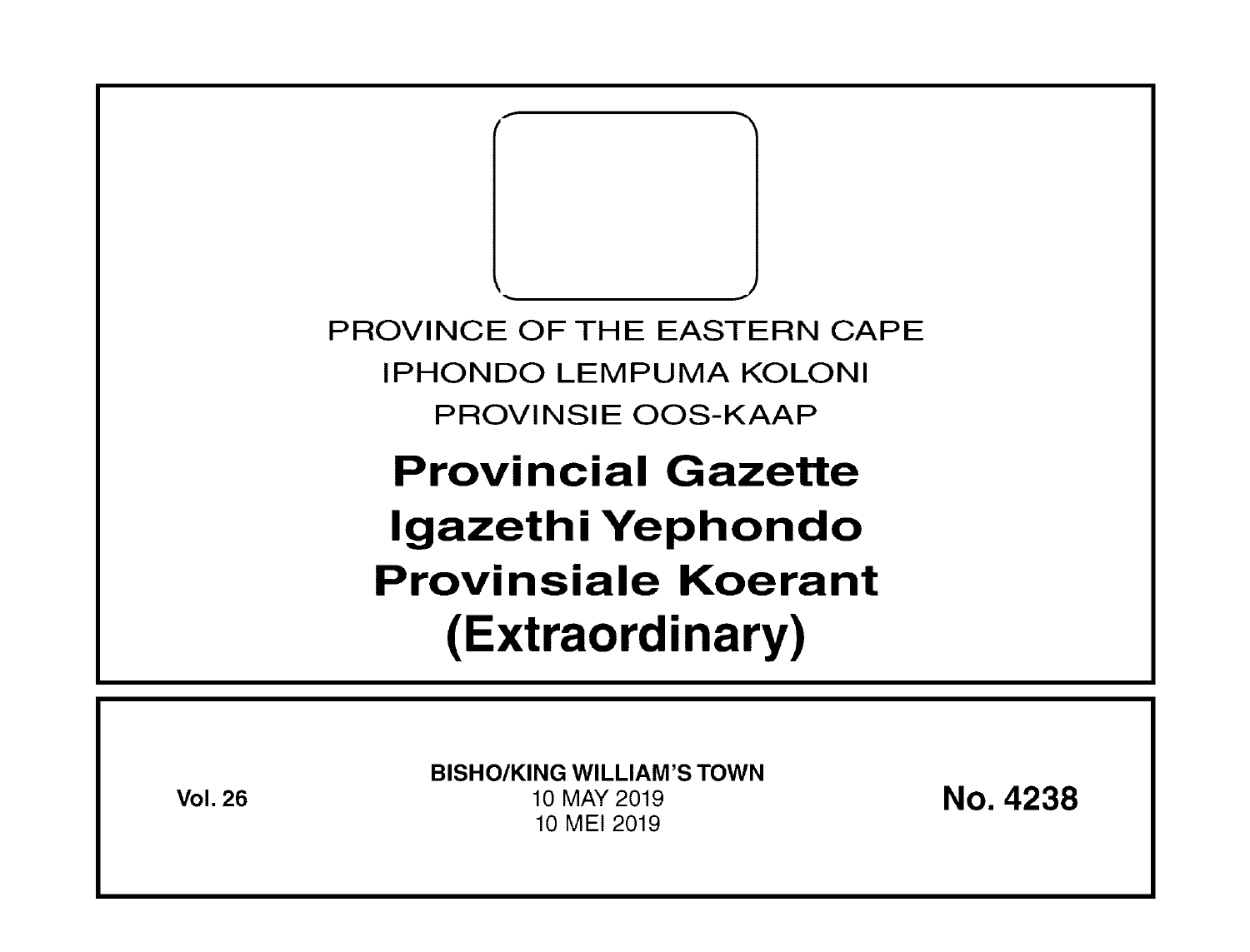# **CONTENTS**

|          |                                                                                                       | Gazette<br>No. | Page<br>No. |
|----------|-------------------------------------------------------------------------------------------------------|----------------|-------------|
|          | LOCAL AUTHORITY NOTICES • PLAASLIKE OWERHEIDS KENNISGEWINGS                                           |                |             |
| 93<br>94 | Eastern Cape Liquor Act (10/2003): Notice of lodgement of applications for transfer of certificate of | 4238           |             |
|          |                                                                                                       | 4238           |             |
| 95       | Eastern Cape Liquor Act (10/2003): Notice of lodgement of applications for removal of certificate of  | 4238           |             |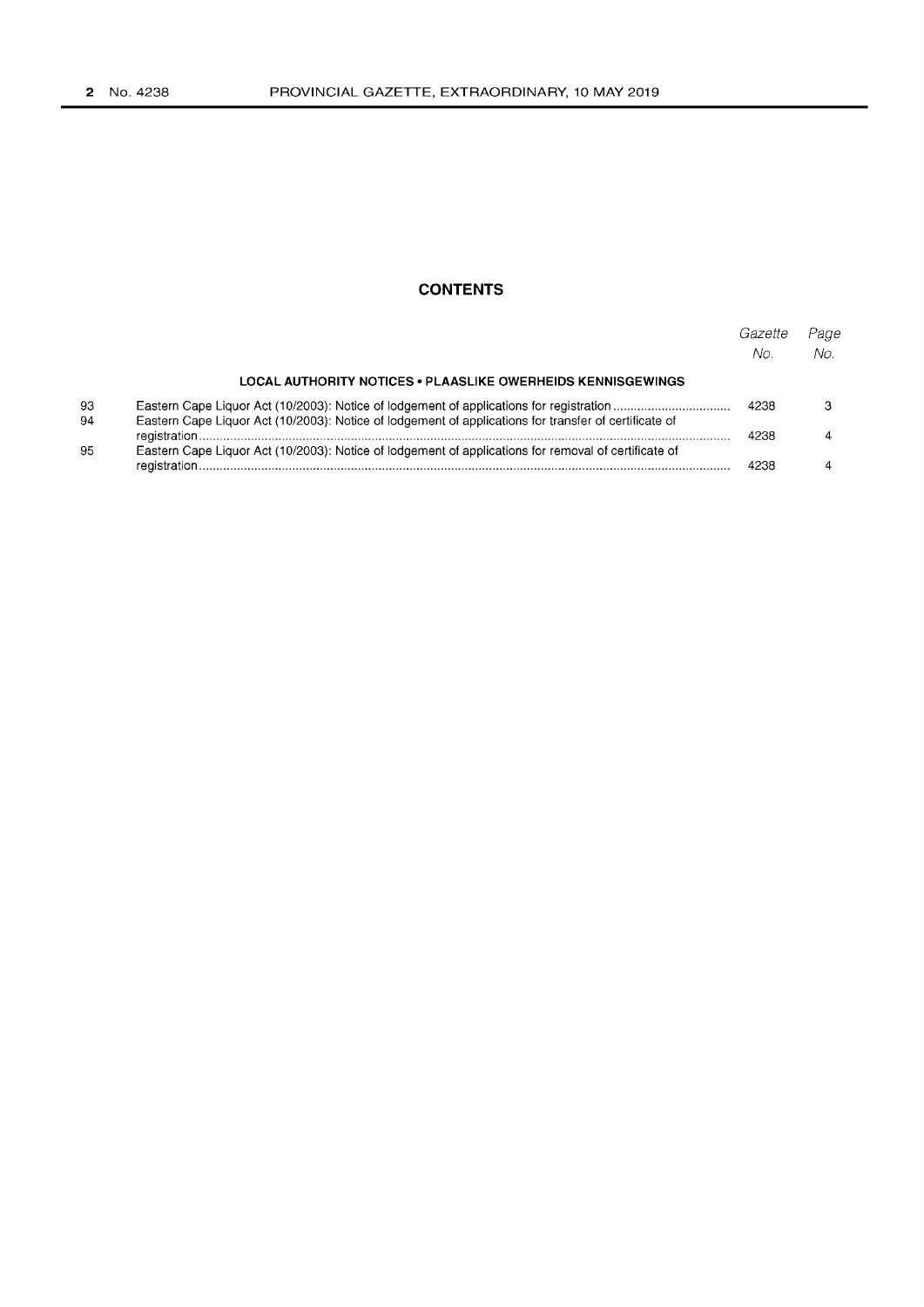# LOCAL AUTHORITY NOTICES . PLAASLIKE OWERHEIDS KENNISGEWINGS

# **LOCAL AUTHORITY NOTICE 93 OF 2019**

1. CM3

[Reg 4 (1)]

## EASTERN CAPE LIQUOR ACT, 2003 (Act No. 10 of 2003) NOTICE OF LODGEMENT OF APPLICATIONS FOR REGISTRATION

Notice is hereby given that the applications for registration, particulars of which appear in the Schedule hereunder, have been lodged with the Board.

Interested parties may, free of charge, inspect any application which appears in the Schedule hereunder and may within twenty one days of<br>this notice, lodge with the Board written representations in support of, or written

### LERATO RADIKOANYANA EASTERN CAPE LIQUOR BOARD 09 May 2019

# **SCHEDULE**

|                           |                   | 2                                                      | 3                                   |                              |                                                                                                                    |
|---------------------------|-------------------|--------------------------------------------------------|-------------------------------------|------------------------------|--------------------------------------------------------------------------------------------------------------------|
| <b>Application Number</b> |                   | Name and number of<br>Ward                             | Kind of registration<br>applied for | Kind of liquor to<br>be sold | Name under which business is to be<br>conducted and particulars of the erf,<br>street or farm                      |
| 1.                        | REFK2017284199    | Ward 9 Enoch Mgijima<br>Local Municipality             | On Consumption                      | Ail kinds                    | Boundaries Sports Bar, 5<br>Dickerson<br>Street, Queenstown, 5320                                                  |
| 2.                        | REF7612270454080  | Ward 29 Enoch Mgijima<br><b>Local Municipality</b>     | On And Off<br>Consumption           | All kinds                    | Yanga's Tavern, 1603 Mcunukuwa Street,<br>Molteno. 5500                                                            |
| 3.                        | REF9207211209087  | Ward 30 Nvandeni<br>Local Municipality                 | On And Off<br>Consumption           | All kinds                    | Masameni Lounge, Masameni Location,<br>Ngqeleni. 5160                                                              |
| 4.                        |                   |                                                        |                                     | All kinds                    |                                                                                                                    |
|                           | REF6202220828087  | Ward 6 Ndlambe Local<br>Municipality                   | Off Consumption                     |                              | Masithathu Take Away, 8053 Thorn Hill,<br>Port Alfred, 6170                                                        |
| 5.                        |                   |                                                        |                                     | All kinds                    |                                                                                                                    |
|                           | REF8307235551083  | Ward 10 Sengu Local<br>Municipality                    | On And Off<br>Consumption           |                              | 611 Liquors, Tienbank Village, Sterkspruit,<br>9740                                                                |
| 6.                        | REF5603285147084  | Ward 31 Nelson<br>Mandeia Metropolitan<br>Municipality | Off Consumption                     | All kinds                    | Mission<br>Liquors.<br>38<br>Road,<br>Susie<br>Misssionvale, Port Elizabeth, 6001                                  |
| 7.                        | REF5211255107086) | Ward 7 Nelson<br>Mandela Metropolitan<br>Municipality  | On Consumption                      | All kinds                    | Ackerstone Resraurant & Guest House,<br>Erf 5, Mill Park, No.1 West View Drive, Mill<br>Park, Port Elizabeth. 6001 |
| 8.                        | REF5608255865086  | Ward 7 Neison Mandela<br>Metropolitan Muncipality      | On Consumption                      | All kinds                    | Chief Nggoko's Place, 1 West View Drive,<br>Mill Park, Port Elizabeth, 6001                                        |
| 9.                        |                   |                                                        |                                     | All kinds                    |                                                                                                                    |
|                           | REF2004/018365/07 | Ward 5 Nelson Mandela<br>Metropolitan,                 | On Consumption                      |                              | Island Vibe, 3603 and Remainder of 3611,<br>Fort Street, Central, Port Elizabeth, 6001                             |
| 10.                       |                   |                                                        |                                     | Ail kinds                    |                                                                                                                    |
|                           | REF2015/057776/07 | Makana Local<br>Municipaty                             | Special Event                       |                              | National Arts Festival, Masonic<br>Hail.<br>African Street, Grahamstown. 6139                                      |
| 11                        |                   |                                                        |                                     | All kinds                    |                                                                                                                    |
|                           | REF2015/057776/07 | Makana Local<br>Municipaty                             | Special Event                       |                              | National Arts Festival, Princess Alice Hall.<br>African Street, Grahamstown, 6139                                  |